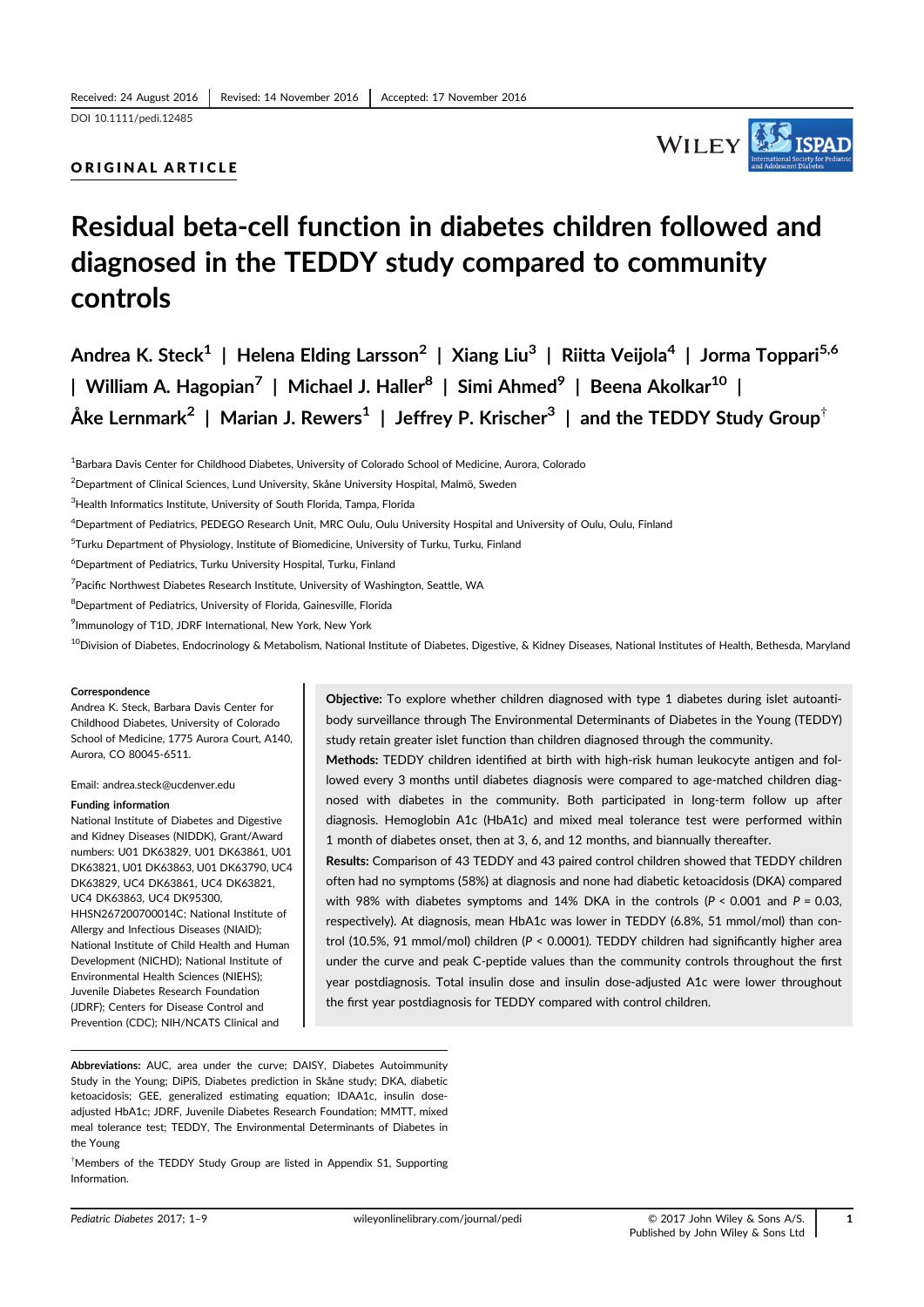

Translational Science Awards (University of Florida), Grant/Award number: UL1 TR000064; NIH/NCATS Clinical and Translational Science Awards (University of Colorado), Grant/Award number: UL1 TR001082; Juvenile Diabetes Research Foundation (JDRF), Grant/Award number: 17- 2011-274.

Conclusions: Higher C-peptide levels in TEDDY vs community-diagnosed children persist for at least 12 months following diabetes onset and appear to represent a shift in the disease process of about 6 months. Symptom-free diagnosis, reduction of DKA, and the potential for immune intervention with increased baseline C-peptide may portend additional long-term benefits of early diagnosis.

#### KEYWORDS

HbA1c, pediatric diabetes, preservation of C-peptide, prospective study, type 1 diabetes

# 1 | INTRODUCTION

Children participating in prospective studies, such as The Environmental Determinants of Diabetes in the Young (TEDDY), TrialNet, the Diabetes Autoimmunity Study in the Young (DAISY), BABYDIAB, and the Diabetes prediction in Skåne (DiPiS) study have been shown to have less diabetic ketoacidosis (DKA) and diabetes symptoms at diagnosis. $1-6$  TEDDY follows children with serial longitudinal analysis of islet autoantibodies to insulin,<sup>7</sup> GAD65,<sup>8</sup> IA-2,<sup>9</sup> and ZnT8,<sup>10</sup> and for diagnosis of type 1 diabetes, and offers close monitoring for autoantibody-positive subjects through hemoglobin A1c (HbA1c) and oral glucose tolerance tests.<sup>11</sup> Although multiple autoantibodypositive subjects have a more than 80% risk of developing diabetes within 15 years, the rate of progression of these high-risk individuals varies significantly, from a few months to more than 10 years.  $12,13$ 

Preservation of C-peptide has been associated with lower risk of hypoglycemia and lower risk of long-term complications such as microalbuminuria and retinopathy.<sup>14,15</sup> The decline in stimulated Cpeptide during the first year after the diagnosis of type 1 diabetes, as reported in the literature, is highly variable from 0% to  $58\%$ <sup>16-19</sup> Apart from early observational studies,<sup>20</sup> most of available C-peptide data are from the control arm of intervention trials. Data from subjects in TrialNet intervention studies (mean age 18 years) showed that 93% of type 1 diabetes patients still have detectable C-peptide at least 2 years from diagnosis.<sup>21</sup> Although these subjects were either placebo-treated subjects or subjects from intervention studies in which the intervention had no effect on beta-cell function, these study subjects had excellent diabetes control with mean HbA1c of 6.5% (48 mmol/mol) at entry and 7.6% (60 mmol/mol) after 2 years. To date, only 1 small study has looked at the natural history of Cpeptide change in the general type 1 diabetes population.<sup>22</sup> In the latter study, the 9 children diagnosed through the DAISY study (mean age of diagnosis 12 years) had lower baseline HbA1c (6.5% vs 9.2%), lower insulin dose-adjusted HbA1c (IDAA1c: 7.4% vs 11.2%), and higher stimulated C-peptide at 60 minutes (2.5 ng/mL vs 1.6 ng/mL) when compared with 9 matched community children. However, those favorable patterns of IDAA1c and C-peptide were no longer apparent 1 year from diagnosis. Children followed before diabetes diagnosis within the DiPiS study had a lower HbA1c up to 2 years after diagnosis, compared with children diagnosed from the community.<sup>4</sup> In the T1D Exchange Clinic Network, the overall frequency of detectable

non-fasting C-peptide was 29%, with higher frequency in those diagnosed above age 18; residual secretion was present in almost 1 of 3 individuals 3 or more years from diabetes diagnosis.<sup>23</sup>

Although children are often diagnosed with type 1 diabetes with less severe presentation through TEDDY,<sup>3,6</sup> it is not known whether this close monitoring also leads to better outcomes beyond diagnosis. The goal of this study was to explore whether young children diagnosed with type 1 diabetes through the TEDDY study have higher Cpeptide levels and less insulin needs during the first year after diagnosis compared with control children diagnosed through the community. This is the first large, prospective, age-matched effort to analyze preservation of C-peptide in young children from the general population in comparison to the TEDDY cohort.

# 2 | METHODS

#### 2.1 | Study population

From September 2004 to February 2010, TEDDY accrued and followed initially a cohort of 8676 infants at increased genetic risk for type 1 diabetes. The vast majority (89%) have no first-degree relatives, while 11% are siblings or offspring of a person with type 1 diabetes. The participants were identified at birth through genetic screening for diabetessusceptible HLA-DR/DQ genotypes at sites in Sweden, Finland, Germany, Colorado, Washington State, and Florida/Georgia. Those enrolled are followed prospectively from birth to 15 years of age, with study visits beginning at 3 months of age, then every 3 months until 4 years of age, then every 6 months thereafter. Children positive for islet autoantibodies are followed every 3 months. The details of screening and follow up have been previously published. $24,25$  The Juvenile Diabetes Research Foundation (JDRF) follow-up study has been recruiting TEDDY children diagnosed with type 1 diabetes since January 2012. As of November 2015, a total of 226 TEDDY subjects were diagnosed with diabetes, including 82 subjects since the start of this study (January 2012- November 2015); of these 82 eligible subjects, 59 enrolled into the JDRF follow-up study whereas 23 did not enroll. Among the 59 enrolled TEDDY subjects, 43 subjects had matched controls and were therefore included in the analysis. There were no significant differences in characteristics at diabetes diagnosis (age, gender, body mass index, family history of diabetes, diabetes symptoms, DKA, frequency of hospitalization, HbA1c, frequency of HLA-DR3/4,DQB1\*0302 genotype, number of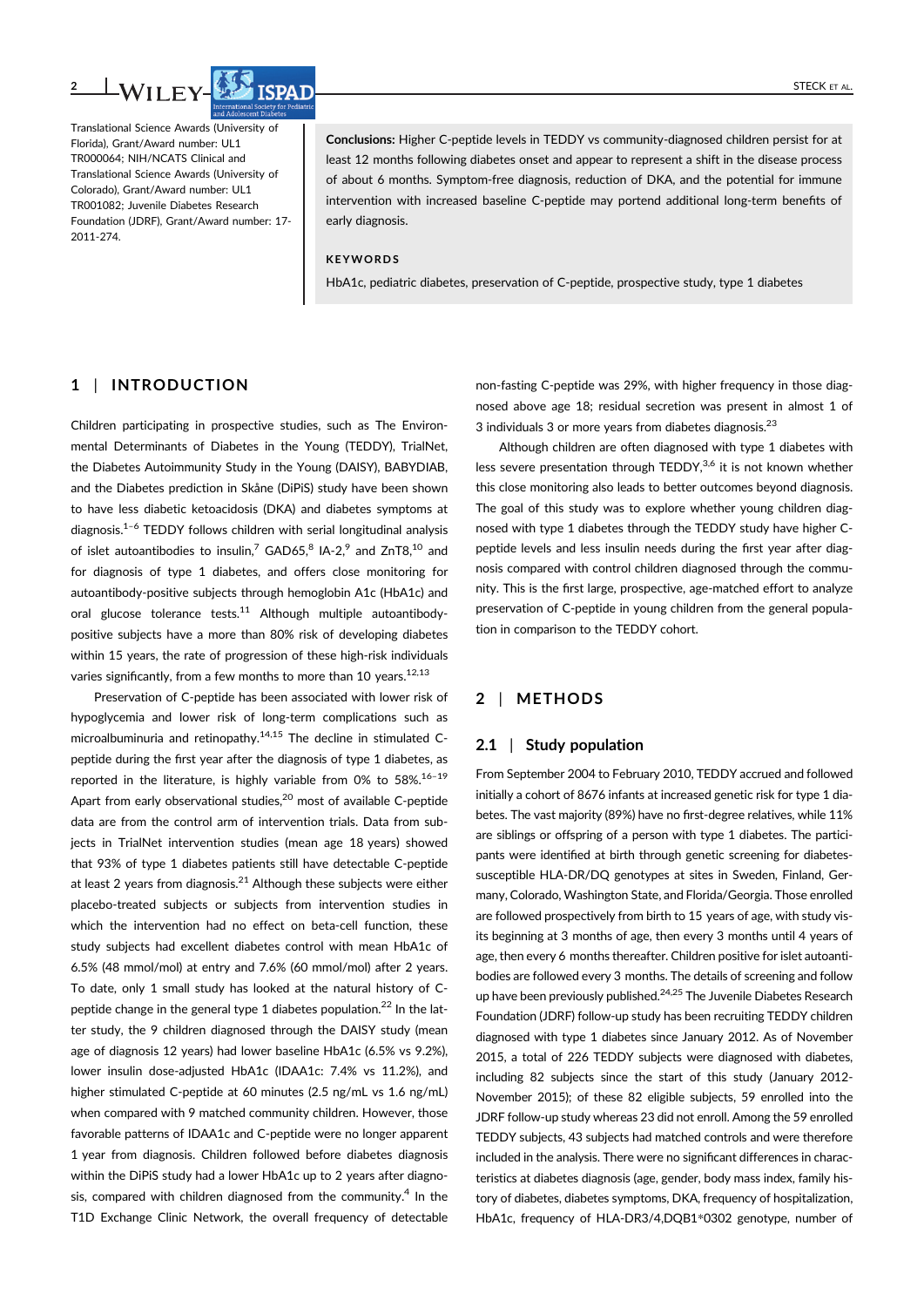

positive autoantibodies, and mean autoantibody levels) between the eligible TEDDY children who enrolled into the JDRF follow-up study vs those who did not enroll (Table S1, Supporting Information). Control subjects from the community were matched to TEDDY subjects by age of diabetes diagnosis within 1 year and were required to have at least 1 positive islet autoantibody at diagnosis. Diabetes was defined according to American Diabetes Association criteria for diagnosis.<sup>26</sup> Family history in the JDRF follow-up study was collected at baseline visit for all controls, and for cases it was updated if it had not been updated within the previous 2 years in TEDDY.

After diagnosis of type 1 diabetes, all participants undergo visits with HbA1c and a mixed meal tolerance test (MMTT) within 1 month of diagnosis, then at 3, 6, and 12 months after diagnosis, and biannually thereafter. The primary outcome measure is the area under the curve (AUC) for serum C-peptide in response to a 2-hour MMTT. The goal is to follow all subjects until the loss of detectable endogenous C-peptide. Parents (or legal careholders) of the subjects have provided written informed consent, and the children assent when applicable. The study has been approved by the ethical review boards of all participating institutions.

#### 2.2 | Study visits

Subjects came in fasting for MMTT, which consisted of a standardized liquid meal, Boost High Protein (Nestle Health Care Nutrition, Inc., Florham Park, New Jersey) given at 6 mL/kg to a maximum of 360 mL. The HbA1c was measured by a Tosoh G8 HPLC Analyzer (Tosoh Bioscience Inc., San Francisco, California) at the Diabetes

Diagnostic Laboratory at the University of Missouri, Columbia. C-Peptide (ng/mL) was measured using Tosoh reagents on a TOSOH 2000 autoanalyzer (Tosoh Bioscience Inc.) at the Northwest Lipid Research Laboratories at the University of Washington. The C-peptide assay is calibrated against the WHO IS 84/510 standard and has a sensitivity level of 0.02 ng/mL. Quality control samples with high, medium, and low C-peptide levels are analyzed several times per day to monitor the assay performance. The intra-assay coefficient of variation (CVs) for low and high C-peptide samples are 2.27% and 1.2% respectively. The inter-assay CVs for the low and high C-peptide samples are 3.1% and 2.42%, respectively. Blood glucose meter downloads were assessed to determine the average number of blood glucose tests performed daily.

#### 2.3 | Islet autoantibodies

Autoantibodies to GAD65, IA-2, and ZnT8 were measured in 2 reference laboratories by standard radiobinding assays. $27$  For sites in the United States, all serum samples were assayed at the Barbara Davis Center for Childhood Diabetes at the University of Colorado Denver. In Europe, all sera were assayed at the University of Bristol, UK. Both laboratories have previously shown high-assay sensitivity and specificity, as well as concordance.<sup>28</sup>

# 2.4 | Statistical analysis

Data were analyzed using the Statistical Analysis System software (version 9.4; SAS Institute, Cary, North Carolina). For the comparison of characteristics at diagnosis of diabetes, diabetes management, and

TABLE 1 Characteristics at diagnosis of diabetes in TEDDY cases vs community controls

|                                                       | TEDDY ( $N = 43$ )                   | Community ( $N = 43$ )                | $P$ -value $^3$ |
|-------------------------------------------------------|--------------------------------------|---------------------------------------|-----------------|
| Age at diagnosis (y)                                  |                                      |                                       |                 |
| Mean                                                  | $6.0 \pm 1.6$                        | $6.4 \pm 1.8$                         | 0.001           |
| Range                                                 | $2.8 - 10.0$                         | $3.3 - 10.5$                          |                 |
| Gender: female, N (%)                                 | 20(47)                               | 27(63)                                | 0.21            |
| BM <sup>1</sup>                                       | $16.0 \pm 2.0$                       | $15.4 \pm 2.5$                        | 0.26            |
| Family history of diabetes, N (%)                     | 9(21)                                | 2(5)                                  | 0.04            |
| Diabetes symptoms, N (%)                              | 18 (42)                              | 42 (98)                               | < 0.001         |
| Diabetic ketoacidosis, N (%)                          | O(0)                                 | 6(14)                                 | 0.03            |
| Hospitalization at diagnosis, N (%)                   | 21 (49)                              | 32 (74)                               | 0.01            |
| HLA-DR3/4, DQB1*0302 <sup>1</sup> , N (%)             | 24 (56)                              | 4(10)                                 | 0.003           |
| No. of positive autoantibodies <sup>1,2</sup> , N (%) |                                      |                                       |                 |
| 0                                                     | 1(4)                                 | 1(3)                                  | 0.58            |
| $\mathbf{1}$                                          | 5(19)                                | 10 (30)                               |                 |
| $\geq$ 2                                              | 21(78)                               | 22(67)                                |                 |
| Mean GADA level $1,2$                                 | $0.55 \pm 0.80$                      | $0.19 \pm 0.59$                       | 0.07            |
| Mean IA-2A level <sup>1,2</sup>                       | $1.43 \pm 0.83$                      | $1.35 \pm 0.85$                       | 0.39            |
| Mean $ZnT8A$ level <sup>1,2</sup>                     | $0.29 \pm 0.20$                      | $0.23 \pm 0.18$                       | 0.81            |
| $HbA1c1$ , % (mmol/mol)                               | $6.8 \pm 1.3$ (51 $\pm$ 14 mmol/mol) | $10.5 \pm 2.1$ (91 $\pm$ 23 mmol/mol) | < 0.001         |

Mean  $\pm$  standard deviation are shown unless specified otherwise. Autoantibody levels were converted to SD units away from threshold (Z scores).

Abbreviations: BMI, body mass index; GADA, glutamic acid decarboxylase antibodies; HbA1c, hemoglobin A1c; TEDDY, The Environmental Determinants of Diabetes in the Young.

 $1$  Missing information in some subjects.

<sup>2</sup> Autoantibody data from baseline visit.

 $3$  P-values derived from paired t test for continuous variables and McNemar's test for proportions.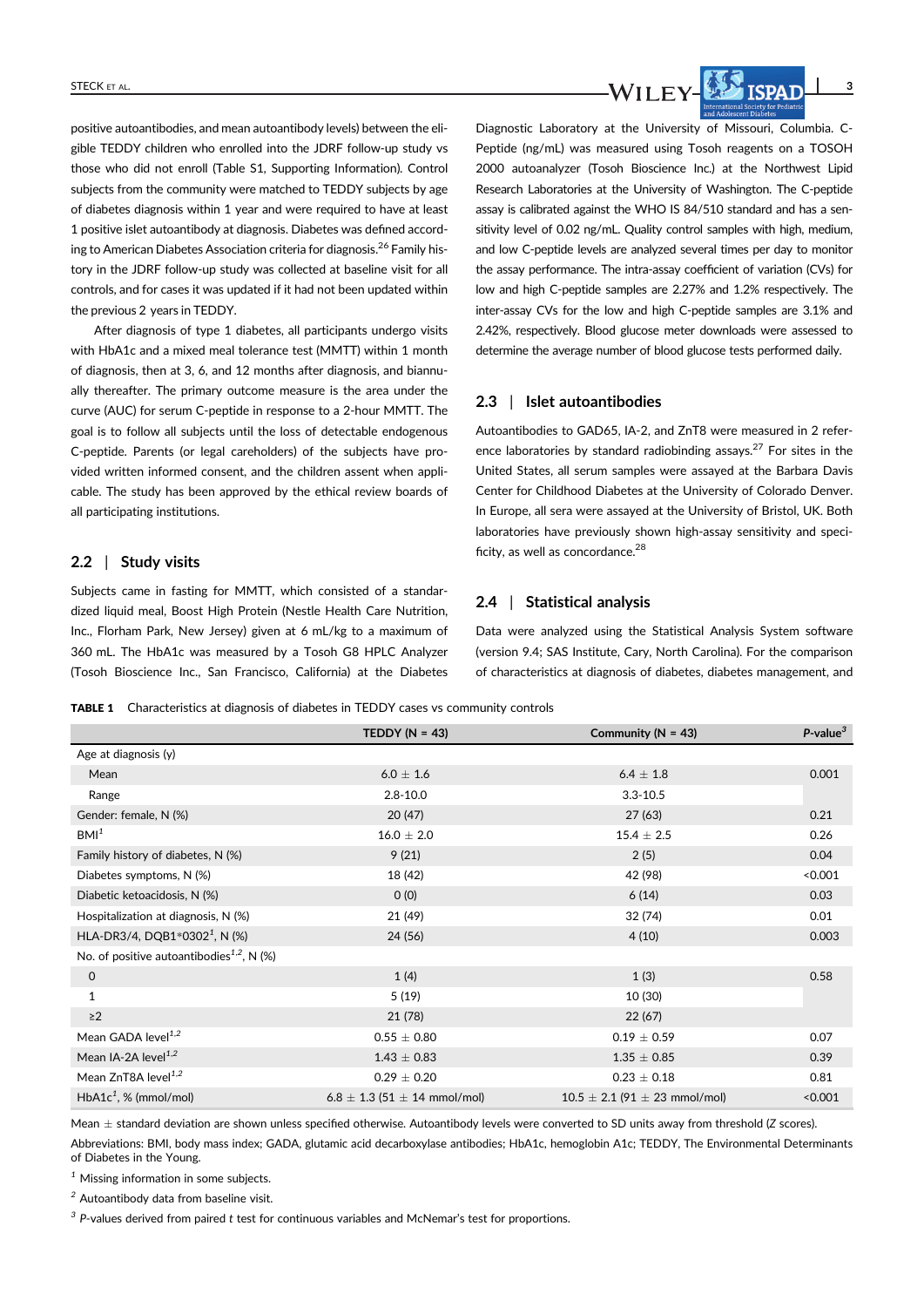

metabolic outcomes at each follow-up visit between cases and controls, paired analyses were used for confidence limits for continuous variables as the JDRF follow-up study has a 1:1 case-control matching design. C-Peptide was measured at time points 0, 15, 30, 60, 90, and 120 minutes. These timed values were combined using the trapezoidal rule to approximate the AUC; the reported value is the AUC divided by 120 minutes, which is an estimate of the mean of the C-peptide level over the 2-hour period. Both AUC and peak Cpeptide values were log-transformed to make the values more normally distributed, and paired tests with adjustment for the difference of age at diagnosis between matched cases and controls were performed. The mean curves of log C-peptide AUC for cases and controls during the first 12 months were examined using the generalized estimating equation (GEE) method, $29$  with adjustment for age at diagnosis. An exchangeable correlation structure was assumed to account for the correlation of repeated measures of Cpeptide AUC at multiple follow-up visits for each subject over time and the empirical standard error estimates were used. Ninety-five percent con fidence limits and P-values from the GEE analyses were based on the Wald test. Data were assumed to be missing at random and the observed data were analyzed. In addition, rates of Cpeptide decline during the first year were calculated, adjusting for HLA-DR3/4,DQB1 \*0302 and age at diagnosis as these potential confounding factors were different between TEDDY cases and community controls. IDAA1c, an alternate measure of residual beta-cell function,  $30$  was calculated as HbA1c (%) + (4  $\times$  insulin dose [units/ kg/d]). Two-tailed P-values less than 0.05 were considered to be statistically significant.

# 3 | RESULTS

Characteristics at diagnosis of diabetes of the 43 TEDDY and 43 community control children are described in Table 1. TEDDY children diagnosed with diabetes often had no symptoms (58%) and none (0%) had DKA, compared with 98% with diabetes symptoms and 14% DKA in the community controls ( $P < 0.001$  and  $P = 0.03$ , respectively). TEDDY children had lower mean HbA1c at diagnosis (6.8%, 51 mmol/mol) compared with community control children (10.5%, 91 mmol/mol) ( P < 0.001). By study design, TEDDY children were more likely to have the high-risk HLA-DR3/4, DQA1 \*05:01- B1\*02:01/DQA1\*03:01-B1\*03:02 genotype and a positive family history of type 1 diabetes. Although this study did match on age of diagnosis within a year, TEDDY children were younger at diabetes onset (6.0 vs 6.4 years,  $P = 0.001$ ), so C-peptide analyses were adjusted for age. The baseline visit occurred at a mean of 1.4 months after diabetes diagnosis (range: 0-2.7 months) and was similar between TEDDY cases and community controls (1.1 vs 1.6 months, respectively,  $P = 0.07$ ). The number of positive islet autoantibodies, as well as levels of autoantibodies (GADA, IA-2A, and ZnT8A), were similar between the 2 groups.

C-peptide levels during the first year after diabetes diagnosis between the TEDDY and community children are shown in Table 2. TEDDY children had higher AUC and peak C-peptide values than community controls throughout the first year postdiagnosis; these **TABLE 2** Stimulated C-peptide levels at baseline, 3, 6, and 12 months TABLE 2 Stimulated C-peptide levels at baseline, 3, 6, and 12 months

|                                                                                       | 0.008                                    | 0.01                                             |  |
|---------------------------------------------------------------------------------------|------------------------------------------|--------------------------------------------------|--|
| Community<br>(N = 24) 12 mo P-value                                                   | $(0.1 \pm 0.1)$<br>$0.3 \pm 0.4$         | $(0.3 \pm 0.3)$ $(0.1 \pm 0.2)$<br>$0.3 \pm 0.5$ |  |
| $\begin{array}{c} \mathsf{TEDDY} \\ (\mathsf{N} = 31) \end{array}$<br>$12 \text{ mo}$ | $0.008$ $0.8 \pm 0.7$<br>$(0.3 \pm 0.2)$ | $1.0 \pm 0.9$                                    |  |
|                                                                                       |                                          | 0.007                                            |  |
| $(N = 29) 6$ mo $P-value$<br>Community                                                | $(0.2 + 0.2)$<br>$0.6 \pm 0.6$           | $(0.2 \pm 0.2)$<br>$0.8 \pm 0.7$                 |  |
| $(N = 33) 6$ mo<br>TEDDY                                                              | $(0.4 \pm 0.3)$<br>$1.2 \pm 0.8$         | $(0.5 \pm 0.3)$<br>$1.5\,\pm\,1.0$               |  |
| P-value                                                                               | 0.045                                    | 0.025                                            |  |
|                                                                                       | $(0.5 \pm 0.2)$ $(0.4 \pm 0.3)$          | $(0.6 \pm 0.3)$ $(0.5 \pm 0.3)$<br>$1.5 \pm 1.0$ |  |
|                                                                                       | $\pm 0.7$ $1.2 \pm 0.8$<br>1.5           | $1.9 \pm 1.0$                                    |  |
|                                                                                       | 0.15                                     | 0.15                                             |  |
| Community<br>(N = 28) baseline P-value (N = 33) 3 mo (N = 34) 3 mo                    | $(0.4 \pm 0.2)$<br>$1.2\,\pm\,0.5$       | $(0.5 \pm 0.2)$<br>$1.6 \pm 0.6$                 |  |
| TEDDY<br>(N = 17)<br>baseline                                                         | $(0.5 \pm 0.2)$<br>$1.6 \pm 0.7$         | $(0.7 \pm 0.3)$<br>$2.1 \pm 0.9$                 |  |
|                                                                                       | \UC C-peptide<br>ng/mL (pmol/mL)         | (Jm/pomplyml<br>Peak C-peptide                   |  |

 $\overline{a}$ 

 $\sim 100$ 

Mean  $\pm$  standard deviation are shown. P-values derived from paired tests adjusting for the difference of age at diagnosis between matched case-control. Mean  $\pm$  standard deviation are shown. P-values derived from paired tests adjusting for the difference of age at diagnosis between matched case-control.

Young. Abbreviations: AUC, area under the curve; TEDDY, The Environmental Determinants of Diabetes in the Young. the curve; TEDDY, The Environmental Determinants of Diabetes in the Abbreviations: AUC, area under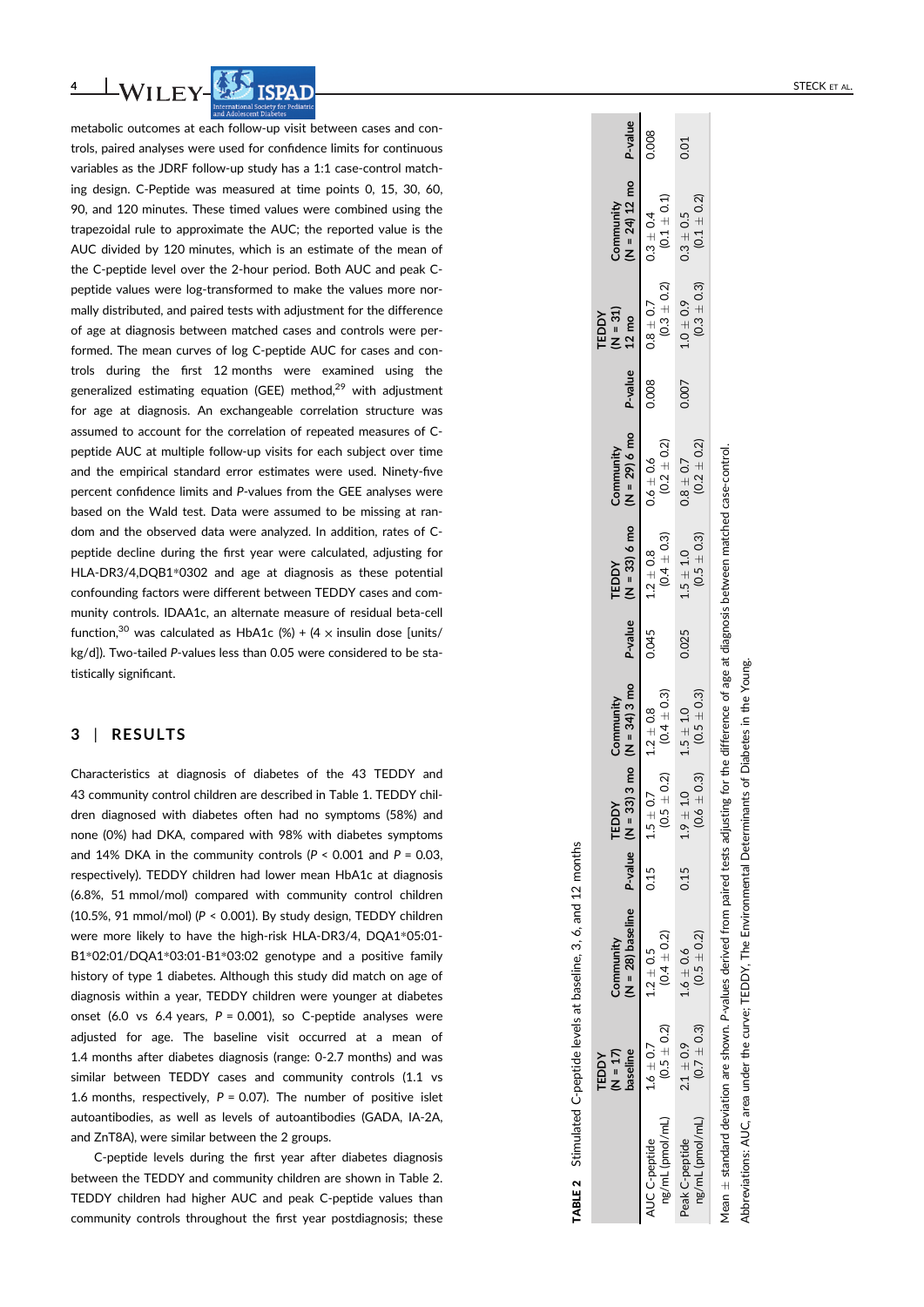|                                                                |       | Mean diff                                                                                                                                                                             |
|----------------------------------------------------------------|-------|---------------------------------------------------------------------------------------------------------------------------------------------------------------------------------------|
|                                                                |       | TEDDY Community<br>$(M = 42)$ $(M = 38)$                                                                                                                                              |
|                                                                |       |                                                                                                                                                                                       |
|                                                                |       |                                                                                                                                                                                       |
| ement and other outcomes at baseline, $3, 6$ , and $12$ months |       |                                                                                                                                                                                       |
|                                                                |       | Community $\begin{array}{ccc} \text{Ceam} & \text{TEDDY} & \text{Commutivity} \ \text{(N = 35)} & \text{Mean diff} & \text{(N = 43)} & \text{N = 40)} & \text{Mean diff} \end{array}$ |
|                                                                |       |                                                                                                                                                                                       |
|                                                                |       |                                                                                                                                                                                       |
| Diabetes manas                                                 | TEDDY | $1 = 37$                                                                                                                                                                              |
| TABLE 3                                                        |       |                                                                                                                                                                                       |

|                                                                     | TEDDY                             | Community              |                                                   | TEDDY                         | Community                     |                                          | TEDDY                        | Community                     |                                  | TEDDY                          | Community                     |                       |
|---------------------------------------------------------------------|-----------------------------------|------------------------|---------------------------------------------------|-------------------------------|-------------------------------|------------------------------------------|------------------------------|-------------------------------|----------------------------------|--------------------------------|-------------------------------|-----------------------|
|                                                                     | baseline<br>$(\overline{S} = 37)$ | baseline<br>$(N = 35)$ | Mean diff<br>(95% CI)                             | $(N = 43)$<br>3 <sub>mo</sub> | $(0 + 40)$<br>3 <sub>mo</sub> | Mean diff<br>(95% CI)                    | $(N = 42)$<br>$6 \text{ mo}$ | $(18) - 10$<br>$6 \text{ mo}$ | Mean diff<br>(95% CI)            | $(96 - 36)$<br>$12 \text{ mo}$ | $(N = 27)$<br>$12 \text{ mo}$ | Mean diff<br>(95% CI) |
| $HbA1c1$ , %                                                        | $6.3 \pm 0.9$                     |                        | $7.7 \pm 1.0$ $-1.4 (-1.9, -0.8) 6.7 \pm 1.0$     |                               | $7.1 \pm 0.9$                 | $-0.4 (-0.9, 0.1)$ 7.0 $\pm$ 1.1         |                              | $7.5 \pm 1.1$                 | $-0.2(-0.7, 0.4)$ 7.1 $\pm$ 0.9  |                                | $7.8 \pm 1.2$                 | $-0.5(-1.1, 0.1)$     |
| (mmol/mol)                                                          | $45 + 10$                         | $61 \pm 11$            | $-15(-21, -9)$                                    | $50 \pm 11$                   | $54 \pm 10$                   | $-5(-10, 1)$                             | $53 + 12$                    | $58 + 12$                     | $-2(-8, 4)$                      | $54 \pm 10$                    | $62 + 13$                     | $-6(-12, 1)$          |
| BG tests/d <sup>1</sup>                                             | $5.6 \pm 2.2$                     | $6.9 \pm 2.9$          | $-0.6(-2.3, 1.2)$ $6.1 \pm 2.4$                   |                               | $6.3 \pm 2.5$                 | $-0.1(-1.1, 0.9)$                        | $6.3 \pm 2.1$                | $6.3 + 3.0$                   | $-0.1(-1.2, 1.1)$                | $6.6 \pm 2.2$                  | $6.2 \pm 2.6$                 | $0.6(-0.7, 2.0)$      |
| inj/pump,<br>$\leq$ 2 inj/ $\geq$ 3<br>N (%)                        | (46/54/0)<br>13/15/0              | (0/100/0)<br>0/35/0    |                                                   | (31/67/2)<br>13/28/1          | (5/88/7)<br>2/35/3            | I                                        | (20/71/9)<br>8/30/4          | (3/79/18)<br>1/30/7           |                                  | (17/66/17)<br>6/23/6           | (0/63/37)<br>0/17/10          |                       |
| (units/kg/d)<br>Insulin dose <sup>1</sup>                           | $0.3 \pm 0.2$                     | $0.4 \pm 0.2$          | $-0.2(-0.3, -0.1)$ 0.3 $\pm$ 0.3                  |                               | $0.5 \pm 0.3$                 | $-0.2(-0.3, -0.1)$ 0.4 $\pm$ 0.3         |                              | $0.6 \pm 0.2$                 | $-0.2(-0.3, -0.1)$ 0.5 $\pm$ 0.3 |                                | $0.7 \pm 0.3$                 | $-0.2(-0.4, -0.0)$    |
| (units/kg/d)<br>Short acting <sup>1</sup>                           | $0.2 \pm 0.2$                     | $0.2 \pm 0.1$          | $-0.1(-0.2, 0.0)$ 0.2 $\pm$ 0.2                   |                               | $0.3 \pm 0.2$                 | $-0.1(-0.2, -0.0)$ 0.2 $\pm$ 0.2         |                              | $0.3 + 0.2$                   | $-0.1(-0.2, -0.0)$ 0.3 $\pm$ 0.2 |                                | $0.4 \pm 0.2$                 | $-0.1(-0.3, -0.0)$    |
| (units/kg/d)<br>Long acting <sup>1</sup>                            | $0.1 \pm 0.1$                     | $0.2 \pm 0.1$          | $-0.1(-0.1, -0.0)$ 0.1 $\pm$ 0.1                  |                               | $0.2 \pm 0.1$                 | $-0.1(-0.1, -0.0)$ $0.2 \pm 0.1$         |                              | $0.3 \pm 0.1$                 | $-0.1(-0.2, -0.1)$ 0.2 $\pm$ 0.1 |                                | $0.3 \pm 0.1$                 | $-0.1(-0.2, 0.0)$     |
| IDAA1c <sup>1,2</sup>                                               | $7.6 \pm 1.8$                     |                        | $9.4 \pm 1.1$ $-1.8$ $(-2.9, -0.8)$ 7.9 $\pm$ 1.7 |                               | $9.0 \pm 1.5$                 | $-1.1$ ( $-1.8$ , $-0.3$ ) 8.5 $\pm$ 1.7 |                              | $9.7 \pm 1.5$                 | $-0.8(-1.6, 0.0)$ 9.1 $\pm$ 1.6  |                                | $10.7 \pm 1.8$                | $-1.3(-2.4, -0.2)$    |
| Mean $\pm$ standard deviation are shown unless specified otherwise. |                                   |                        |                                                   |                               |                               |                                          |                              |                               |                                  |                                |                               |                       |

Abbreviations: BG: blood glucose; HbA1c, hemoglobin A1c; IDAA1c, Insulin dose-adjusted A1c; inj: injections; Mean diff (95% CI): mean difference (95% confidence intervals); TEDDY, The Environmental Determi-<br>nants of Diabet Abbreviations: BG: blood glucose; HbA1c, hemoglobin A1c; IDAA1c, Insulin dose-adjusted A1c; inj: injections; Mean diff (95% CI): mean difference (95% confidence intervals); TEDDY, The Environmental Determinants of Diabetes in the Young.

 $\overline{\phantom{a}5}$ 

WILEY-BEND

<sup>1</sup> Missing information in some subjects. Missing information in some subjects.

<sup>2</sup> IDAA1c: calculated as A1c (%) + (4 x insulin dose [units/kg/d]).  $\frac{2}{7}$  IDAA1c: calculated as A1c (%) + (4 x insulin dose [units/kg/d]).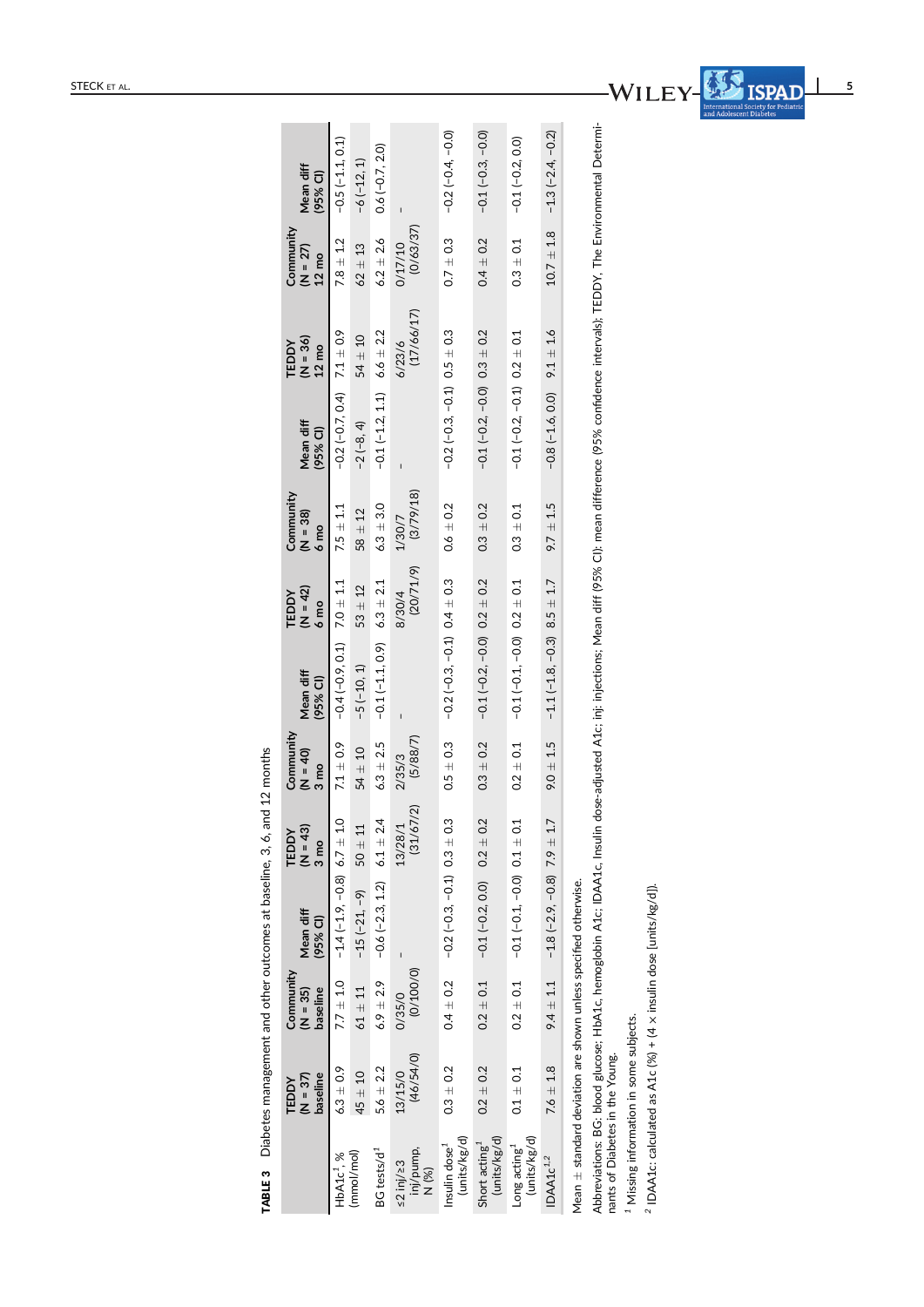

FIGURE 1 Serum C-peptide area under the curve (AUC) during mixed meal tolerance test in The Environmental Determinants of Diabetes in the Young cases and community controls during the first year follow up after diagnosis of diabetes. Box plots with minimum, first quartile, median, third quartile, and maximum values. The line in the box plots indicates the median value, while the mean is denoted by "+" for cases and " $\bigcirc$ " for controls. Outliers are marked as  $\spadesuit$ . Cases are denoted by continuous black line and controls are denoted by dotted black lines.

results did not reach statistical significance at baseline, likely because of smaller number of subjects completing MMTT at baseline. The subjects who presented with DKA at onset had peak C-peptide values at baseline between 0.25 and 1.42 ng/mL (0.08-0.47 pmol/ mL) and AUC C-peptide values at baseline between 0.2 and 1.26 ng/ mL (0.07-0.42 pmol/mL).

Diabetes management and other secondary outcomes are shown in Table 3. The HbA1c values tended to be lower in the TEDDY children compared with community during the first year postdiagnosis. Total insulin dose (units/kg/d) was lower throughout the first year postdiagnosis for TEDDY children, compared with community control children with similar lower patterns for both short- and long-acting insulin doses. Insulin regimen was different between the 2 groups, with TEDDY children more likely to be on ≤2 insulin injections per day and less likely to be on an insulin pump than community control children. TEDDY children had a lower IDAA1c throughout the first year postdiagnosis.

C-peptide AUC in TEDDY cases compared to community controls during the first year after diagnosis of diabetes is shown in Figure 1. TEDDY children had higher AUC C-peptide values than community controls throughout the first year postdiagnosis. However, the rates of C-peptide decline during the first year did not differ between cases and community controls (0.040 vs 0.047 per month, respectively,  $P = 0.37$ ). In addition, the rates of C-peptide decline during the first year did not differ between cases and controls (0.041 and 0.046 per month, respectively,  $P = 0.43$ ) after adjustment for HLA-DR3/4,DQB1\*0302 and age at diagnosis.

HbA1c, insulin dose, and IDAA1c in TEDDY cases compared to community controls during the first year after diagnosis of diabetes are shown in Figure 2. TEDDY children tended to have lower HbA1c during the first year postdiagnosis (Figure 2A). While total insulin dose increased during the first year in both groups as expected, TEDDY children maintained lower insulin doses throughout the first year of follow up (Figure 2B). The IDAA1c was also lower at baseline and during the first year postdiagnosis in TEDDY children, compared with community control children (Figure 2C).

# 4 | DISCUSSION

While children diagnosed with type 1 diabetes through prospective monitoring studies, such as TEDDY, TrialNet, DAISY, and DiPiS, have been shown to have less DKA at the onset of diabetes, $1-3,6$  it is not known if these children will have long-term benefits from early symptom-free diabetes. This is the first study to show that young general population children diagnosed with type 1 diabetes in prospective monitoring studies not only have lower HbA1c and less symptoms at diabetes onset but also have higher remaining C-peptide, lower insulin doses, and lower IDAA1c during the first year postdiagnosis compared with age-matched controls diagnosed with diabetes via community medical care.

The reported frequency of DKA at diagnosis varies widely by country from 16% to 67%, and has been shown to be inversely associated with gross domestic product, latitude, and background incidence of type 1 diabetes.<sup>31</sup> While the incidence has decreased in some countries to below  $20\%$ <sup>32</sup> the incidence of DKA in youth (<18 years) at diagnosis in Colorado has increased from 30% to 46% between 1998 and 2012.<sup>33</sup> In prospective studies such as TEDDY, DKA at onset is rare, with only 8% of very young children (median age: 2.3 years) presenting in  $DKA<sup>3,6</sup>$  In the TEDDY cohort overall. there has been a total of 15 children diagnosed with DKA: 8 of these children were diagnosed with diabetes below the age of 3; of the children presenting in DKA above the age of 3, 6 children did not have a TEDDY study visit within the last year before diabetes diagnosis and 1 subject was followed on a TEDDY long-distance protocol. In this study, 58% of TEDDY children (mean age 6 years) had no symptoms at diagnosis and none of them had DKA; only 14% of the community children had DKA, which is a low frequency of DKA for young general population children. TEDDY children in this study had 0% DKA, as all TEDDY children included in the JDRF follow-up study were over 3 years of age at diagnosis and had to have active follow up in TEDDY (ie TEDDY study visit during the previous 12 months before diabetes diagnosis). As this study involves multiple MMTTs during the first year postdiagnosis, it is possible that more medically committed community control families were enrolled into the study,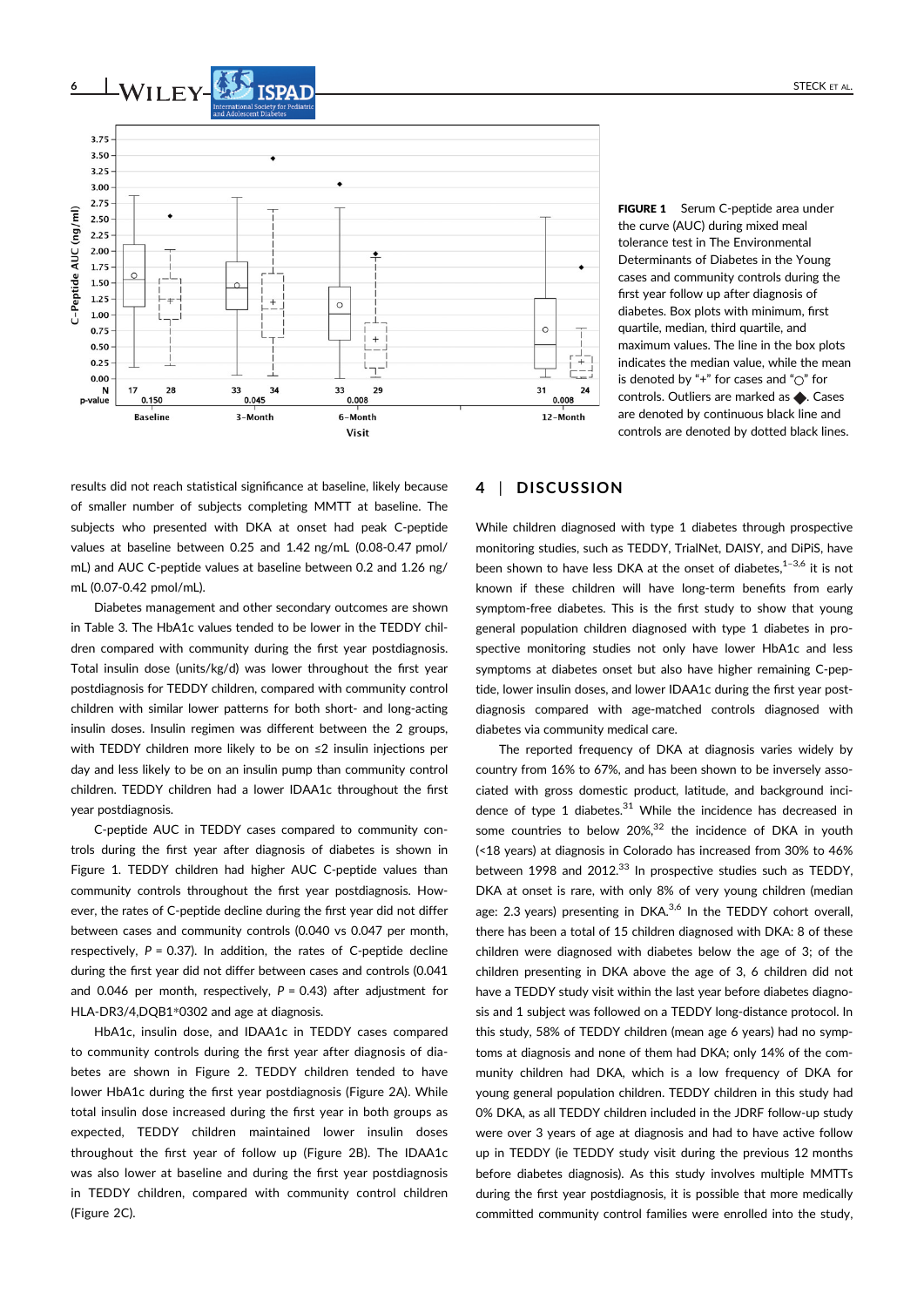$\overline{A}$ 11.5





FIGURE 2 A, Hemoglobin A1c (HbA1c), B, insulin dose, and C, insulin dose-adjusted HbA1c (IDAA1c) in The Environmental Determinants of Diabetes in the Young cases and community controls during the first year follow up after diagnosis of diabetes. Box plots with minimum, first quartile, median, third quartile, and maximum values. The line in the box plots indicates the median value, while the mean is denoted by "+" for cases and " $\bigcirc$ " for controls. Outliers are marked as  $\blacklozenge$ . IDAA1c is calculated as A1c  $%$  +  $(4 \times$  insulin dose [units/kg/d]). Cases are denoted by continuous black line and controls are denoted by dotted black lines.

or that participation in the study increased this commitment. This study included countries with both high (Finland and Sweden) and moderate (United States) incidence of type 1 diabetes and therefore represents well the influence of follow-up studies on comorbidities at diagnosis in different backgrounds.

This study appears to show a more durable improvement in endogenous islet function than seen before. A comparison of DAISY vs community subjects<sup>22</sup> showed lower baseline HbA1c, IDAA1c, and higher stimulated C-peptide at baseline in DAISY participants. At 6 months, C-peptide differences were no longer seen; and by

12 months, neither IDAA1c nor C-peptide was significantly different. It is important to note that the DAISY children were older at diagnosis (mean age: 12.1 years) and that a modified MMTT was used with only 1 fasting and 1 stimulated C-peptide collected at 60 minutes after a standardized liquid meal Boost High Protein. In this younger and larger cohort of TEDDY children, differences in C-peptide, insulin doses, and IDAA1c stayed significant for at least the first year postdiagnosis.

Although TEDDY children have higher C-peptide values throughout the first year postdiagnosis, the loss of C-peptide appears to be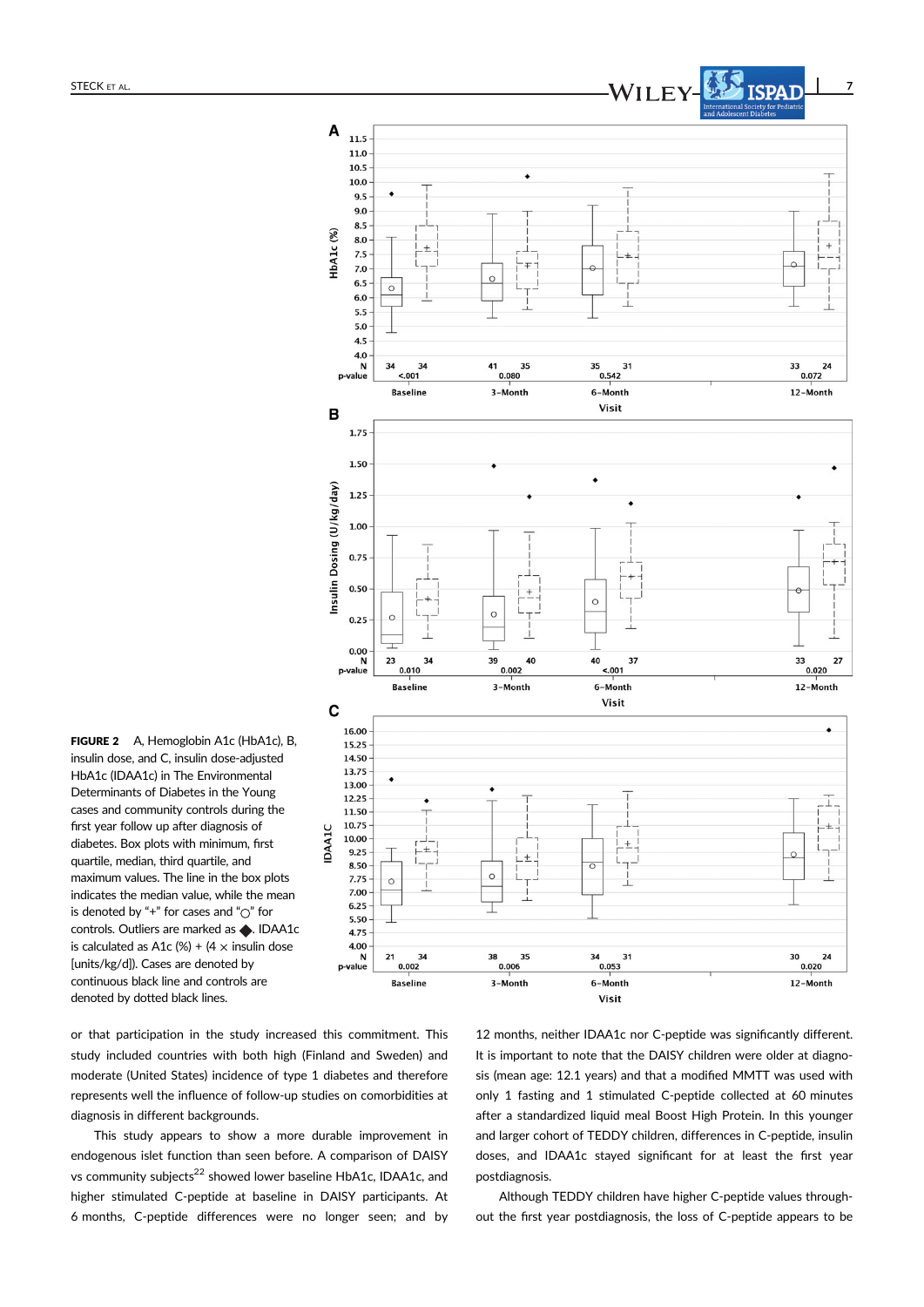

parallel to that seen in community-diagnosed children, suggesting that TEDDY children are simply diagnosed earlier in the disease process. In an early study, rates of C-peptide decline from diabetes diagnosis were reported to be unrelated to age at diagnosis and were strikingly parallel in different age groups.<sup>20</sup> More recently, rates of Cpeptide decline have been highly variable with most of the data derived from the placebo arm of randomized-controlled trials assessing drug interventions in newly diagnosed subjects.<sup>16,17,21,34</sup> Evaluation of C-peptide production after diagnosis in TrialNet showed a biphasic decline in C-peptide levels with a steeper slope of decline occurring during the first 12 months from diagnosis, then flattening between 12 and 24 months. $^{21}$  In this study, the decline in C-peptide production was much steeper in the first 6 months after diagnosis with flattening after 6 months in both the TEDDY and community children, similar to what was seen in the DAISY pilot study. $^{22}$ 

Higher initial C-peptide levels in children diagnosed through prospective monitoring studies are likely to give an improved window of opportunity for type 1 diabetes intervention trials. For example, in a report on 2-year outcomes in the Protégé trial of anti-CD3 therapy, greater AUC mean C-peptide was significantly associated with a better response to drug therapy and better preservation of C-peptide over the next 2 years $35$ .

Limitations of this study include differences in age of onset between the 2 cohorts, in spite of the study design to match on age. As age is a known factor influencing C-peptide levels, C-peptide analyses were further adjusted by age. Although there were no selection criteria for community controls, it appears that this young group of children had a low frequency of DKA, which might result in a control group with greater residual C-peptide. If the community control group had more severe presentation at onset, the differences between the 2 groups might have been greater, as DKA at diagnosis has been associated with a lower frequency of partial remission ("honeymoon phase"). 36,37

In summary, this study shows that earlier diagnosis of type 1 diabetes in TEDDY children is associated with higher stimulated levels of residual C-peptide, lower insulin doses, and lower IDAA1c during the first year postdiagnosis, compared to controls diagnosed with diabetes through the community. These higher C-peptide levels in TEDDY children appear to represent a shift in the disease process of about 6 months. Although the loss of C-peptide appears to be parallel, ongoing follow up of these children is important to help determine whether early symptom-free diagnosis of diabetes has longterm benefits.

#### ACKNOWLEDGMENTS

The TEDDY Study is funded by U01 DK63829, U01 DK63861, U01 DK63821, U01 DK63863, U01 DK63790, UC4 DK63829, UC4 DK63861, UC4 DK63821, UC4 DK63863, and UC4 DK95300 and Contract No. HHSN267200700014C from the National Institute of Diabetes and Digestive and Kidney Diseases (NIDDK), National Institute of Allergy and Infectious Diseases (NIAID), National Institute of Child Health and Human Development (NICHD), National Institute of Environmental Health Sciences (NIEHS), Juvenile Diabetes Research Foundation (JDRF), and Centers for Disease Control and Prevention

(CDC). This work supported in part by the NIH/NCATS Clinical and Translational Science Awards to the University of Florida (UL1 TR000064) and the University of Colorado (UL1 TR001082). The JDRF follow-up study is funded by grant number 17-2011-274 from the Juvenile Diabetes Research Foundation (JDRF).

# Conflict of interest

The authors declare that there is no conflict of interest associated with this manuscript.

#### Author contribution

A.K.S. designed the study, wrote manuscript, and contributed to discussion; H.E.L. contributed to discussion and reviewed/edited manuscript; X.L. researched data and reviewed/edited manuscript; R.V. contributed to discussion and reviewed/edited manuscript; J.T. reviewed/edited manuscript; W.A.H. contributed to discussion and reviewed/edited manuscript; M.J.H. reviewed/edited manuscript; S.A. contributed to discussion and reviewed/edited manuscript; B.A. contributed to discussion and reviewed/edited manuscript; A.L. contributed to discussion and reviewed/edited manuscript; M.J.R. designed the study, contributed to discussion and reviewed/edited manuscript; J.P.K. designed the study, contributed to discussion and reviewed/edited manuscript.

#### REFERENCES

- 1. Barker JM, Goehrig SH, Barriga K, et al. Clinical characteristics of children diagnosed with type 1 diabetes through intensive screening and follow-up. Diabetes Care. 2004;27(6):1399-1404.
- 2. Triolo TM, Chase HP, Barker JM. Diabetic subjects diagnosed through the diabetes prevention trial-type 1 (DPT-1) are often asymptomatic with normal A1c at diabetes onset. Diabetes Care. 2009;32(5):769-773.
- 3. Elding LH, Vehik K, Gesualdo P, et al. Children followed in the TEDDY study are diagnosed with type 1 diabetes at an early stage of disease. Pediatr Diabetes. 2014;15(2):118-126.
- 4. Lundgren M, Sahlin A, Svensson C, et al. Reduced morbidity at diagnosis and improved glycemic control in children previously enrolled in DiPiS follow-up. Pediatr Diabetes. 2014;15(7):494-501.
- 5. Winkler C, Schober E, Ziegler AG, Holl RW. Markedly reduced rate of diabetic ketoacidosis at onset of type 1 diabetes in relatives screened for islet autoantibodies. Pediatr Diabetes. 2012;13(4):308-313.
- 6. Elding Larsson H, Vehik K, Bell R, et al. Reduced prevalence of diabetic ketoacidosis at diagnosis of type 1 diabetes in young children participating in longitudinal follow-up. Diabetes Care. 2011;34(11):2347- 2352.
- 7. Greenbaum C, Palmer JP, Kuglin B, Kolb H. Insulin autoantibodies measured by radioimmunoassay methodology are more related to insulin-dependent diabetes mellitus than those measured by enzymelinked immunosorbent assay: results of the Fourth International Workshop on the Standardization of Insulin Autoantibody Measurement. J Clin Endocrinol Metab. 1992;74(5):1040-1044.
- 8. Baekkeskov S, Aanstoot H-J, Christgau S, et al. Identification of the 64 K autoantigen in insulin-dependent diabetes as the GABAsynthesizing enzyme glutamic acid decarboxylase [published erratum appears in Nature 1990 Oct 25;347(6295):782]. Nature. 1990;347(6289):151-156.
- 9. Gianani R, Rabin DU, Verge CF, et al. ICA512 autoantibody radioassay. Diabetes. 1995;44:1340-1344.
- 10. Wenzlau JM, Juhl K, Yu L, et al. The cation efflux transporter ZnT8 (Slc30A8) is a major autoantigen in human type 1 diabetes. Proc Natl Acad Sci USA. 2007;104(43):17040-17045.